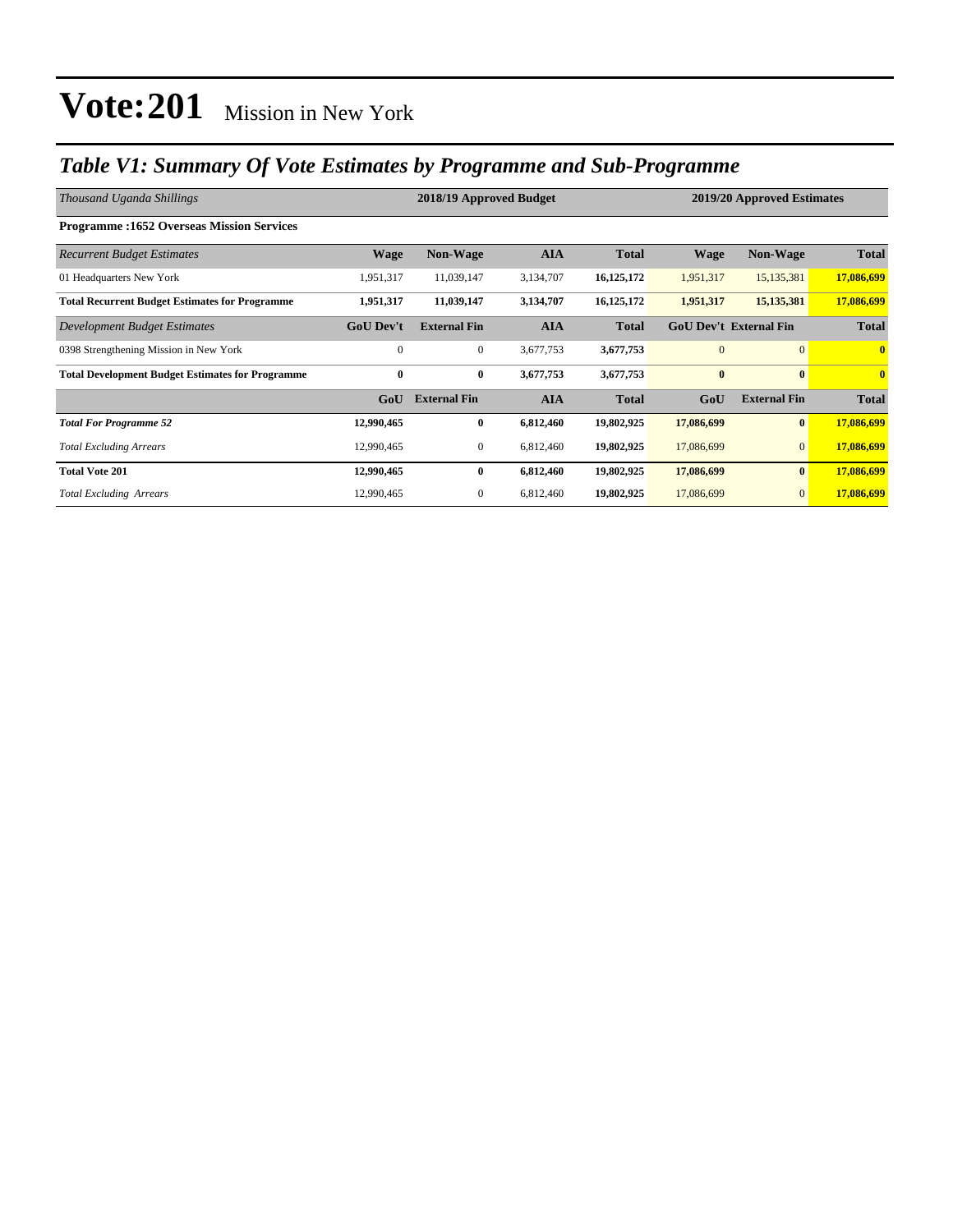### *Table V2: Summary Vote Estimates by Item*

| Thousand Uganda Shillings                                 |            | 2018/19 Approved Budget<br>2019/20Approved Estimates |           |              |            |                     |              |
|-----------------------------------------------------------|------------|------------------------------------------------------|-----------|--------------|------------|---------------------|--------------|
|                                                           | GoU        | <b>External Fin</b>                                  | AIA       | <b>Total</b> | GoU        | <b>External Fin</b> | <b>Total</b> |
| <b>Employees, Goods and Services (Outputs Provided)</b>   | 12,990,465 | $\bf{0}$                                             | 3,134,707 | 16,125,172   | 17,086,699 | $\bf{0}$            | 17,086,699   |
| 211103 Allowances (Inc. Casuals, Temporary)               | 3,343,465  | $\bf{0}$                                             | 543,870   | 3,887,335    | 3,604,012  | $\bf{0}$            | 3,604,012    |
| 211105 Missions staff salaries                            | 1,951,317  | $\bf{0}$                                             | $\bf{0}$  | 1,951,317    | 1,951,317  | $\bf{0}$            | 1,951,317    |
| 213001 Medical expenses (To employees)                    | 1,311,140  | $\bf{0}$                                             | 4,800     | 1,315,940    | 1,580,280  | $\bf{0}$            | 1,580,280    |
| 221001 Advertising and Public Relations                   | 851,013    | $\bf{0}$                                             | $\bf{0}$  | 851,013      | 914,000    | $\bf{0}$            | 914,000      |
| 221002 Workshops and Seminars                             | $\bf{0}$   | $\bf{0}$                                             | $\bf{0}$  | $\bf{0}$     | 370,000    | $\bf{0}$            | 370,000      |
| 221003 Staff Training                                     | 0          | $\bf{0}$                                             | 0         | 0            | 168,115    | $\bf{0}$            | 168,115      |
| 221007 Books, Periodicals & Newspapers                    | 66,752     | $\bf{0}$                                             | $\bf{0}$  | 66,752       | 60,172     | $\bf{0}$            | 60,172       |
| 221009 Welfare and Entertainment                          | 370,000    | $\bf{0}$                                             | $\bf{0}$  | 370,000      | 369,853    | $\bf{0}$            | 369,853      |
| 221011 Printing, Stationery, Photocopying and Binding     | 88,427     | $\bf{0}$                                             | $\bf{0}$  | 88,427       | 187,912    | $\bf{0}$            | 187,912      |
| 221012 Small Office Equipment                             | 53,279     | $\bf{0}$                                             | $\bf{0}$  | 53,279       | 50,435     | $\bf{0}$            | 50,435       |
| 221014 Bank Charges and other Bank related costs          | 12,000     | $\bf{0}$                                             | 0         | 12,000       | 2,220      | $\bf{0}$            | 2,220        |
| 221017 Subscriptions                                      | 10,500     | 0                                                    | $\bf{0}$  | 10,500       | 26,640     | $\bf{0}$            | 26,640       |
| 222001 Telecommunications                                 | 160,051    | $\bf{0}$                                             | $\bf{0}$  | 160,051      | 168,720    | $\bf{0}$            | 168,720      |
| 222002 Postage and Courier                                | 25,026     | $\bf{0}$                                             | $\bf{0}$  | 25,026       | 8,880      | $\bf{0}$            | 8,880        |
| 222003 Information and communications technology<br>(ICT) | 93,948     | $\bf{0}$                                             | $\bf{0}$  | 93,948       | 86,580     | $\bf{0}$            | 86,580       |
| 223001 Property Expenses                                  | $\bf{0}$   | $\bf{0}$                                             | $\bf{0}$  | $\bf{0}$     | 39,960     | $\bf{0}$            | 39,960       |
| 223002 Rates                                              | $\bf{0}$   | $\bf{0}$                                             | 670,080   | 670,080      | 600,000    | $\bf{0}$            | 600,000      |
| 223003 Rent – (Produced Assets) to private entities       | 2,122,454  | $\bf{0}$                                             | $\bf{0}$  | 2,122,454    | 2,122,454  | $\bf{0}$            | 2,122,454    |
| 223005 Electricity                                        | 420,184    | $\bf{0}$                                             | 250,000   | 670,184      | 500,000    | $\bf{0}$            | 500,000      |
| 223006 Water                                              | 58,896     | $\bf{0}$                                             | 64,000    | 122,896      | 146,520    | $\bf{0}$            | 146,520      |
| 223007 Other Utilities- (fuel, gas, firewood, charcoal)   | 391,699    | $\boldsymbol{0}$                                     | 345,091   | 736,790      | 753,919    | $\bf{0}$            | 753,919      |
| 225001 Consultancy Services- Short term                   | 150,000    | $\bf{0}$                                             | $\bf{0}$  | 150,000      | 245,000    | $\bf{0}$            | 245,000      |
| 226001 Insurances                                         | 27,402     | $\bf{0}$                                             | 134,016   | 161,418      | 200,000    | $\bf{0}$            | 200,000      |
| 227001 Travel inland                                      | 483,478    | $\bf{0}$                                             | $\bf{0}$  | 483,478      | 488,400    | $\bf{0}$            | 488,400      |
| 227002 Travel abroad                                      | 643,041    | 0                                                    | $\bf{0}$  | 643,041      | 643,041    | $\bf{0}$            | 643,041      |
| 227003 Carriage, Haulage, Freight and transport hire      | 236,800    | $\boldsymbol{0}$                                     | $\bf{0}$  | 236,800      | 140,600    | $\bf{0}$            | 140,600      |
| 227004 Fuel, Lubricants and Oils                          | 52,792     | $\bf{0}$                                             | $\bf{0}$  | 52,792       | 50,435     | $\bf{0}$            | 50,435       |
| 228001 Maintenance - Civil                                | 0          | 0                                                    | 335,040   | 335,040      | 400,000    | $\bf{0}$            | 400,000      |
| 228002 Maintenance - Vehicles                             | 30,800     | $\bf{0}$                                             | $\bf{0}$  | 30,800       | 111,000    | $\bf{0}$            | 111,000      |
| 228003 Maintenance – Machinery, Equipment &<br>Furniture  | 36,000     | $\bf{0}$                                             | 494,905   | 530,905      | 400,000    | $\bf{0}$            | 400,000      |
| 228004 Maintenance - Other                                | $\bf{0}$   | $\bf{0}$                                             | 292,905   | 292,905      | 696,234    | $\bf{0}$            | 696,234      |
| <b>Investment (Capital Purchases)</b>                     | $\bf{0}$   | $\bf{0}$                                             | 3,677,753 | 3,677,753    | $\pmb{0}$  | $\bf{0}$            | $\bf{0}$     |
| 312102 Residential Buildings                              | 0          | $\bf{0}$                                             | 2,954,400 | 2,954,400    | $\bf{0}$   | $\bf{0}$            | $\bf{0}$     |
| 312211 Office Equipment                                   | $\bf{0}$   | $\bf{0}$                                             | 723,353   | 723,353      | $\pmb{0}$  | $\bf{0}$            | $\bf{0}$     |
| <b>Grand Total Vote 201</b>                               | 12,990,465 | $\bf{0}$                                             | 6,812,460 | 19,802,925   | 17,086,699 | $\bf{0}$            | 17,086,699   |
| <b>Total Excluding Arrears</b>                            | 12,990,465 | $\boldsymbol{0}$                                     | 6,812,460 | 19,802,925   | 17,086,699 | $\mathbf{0}$        | 17,086,699   |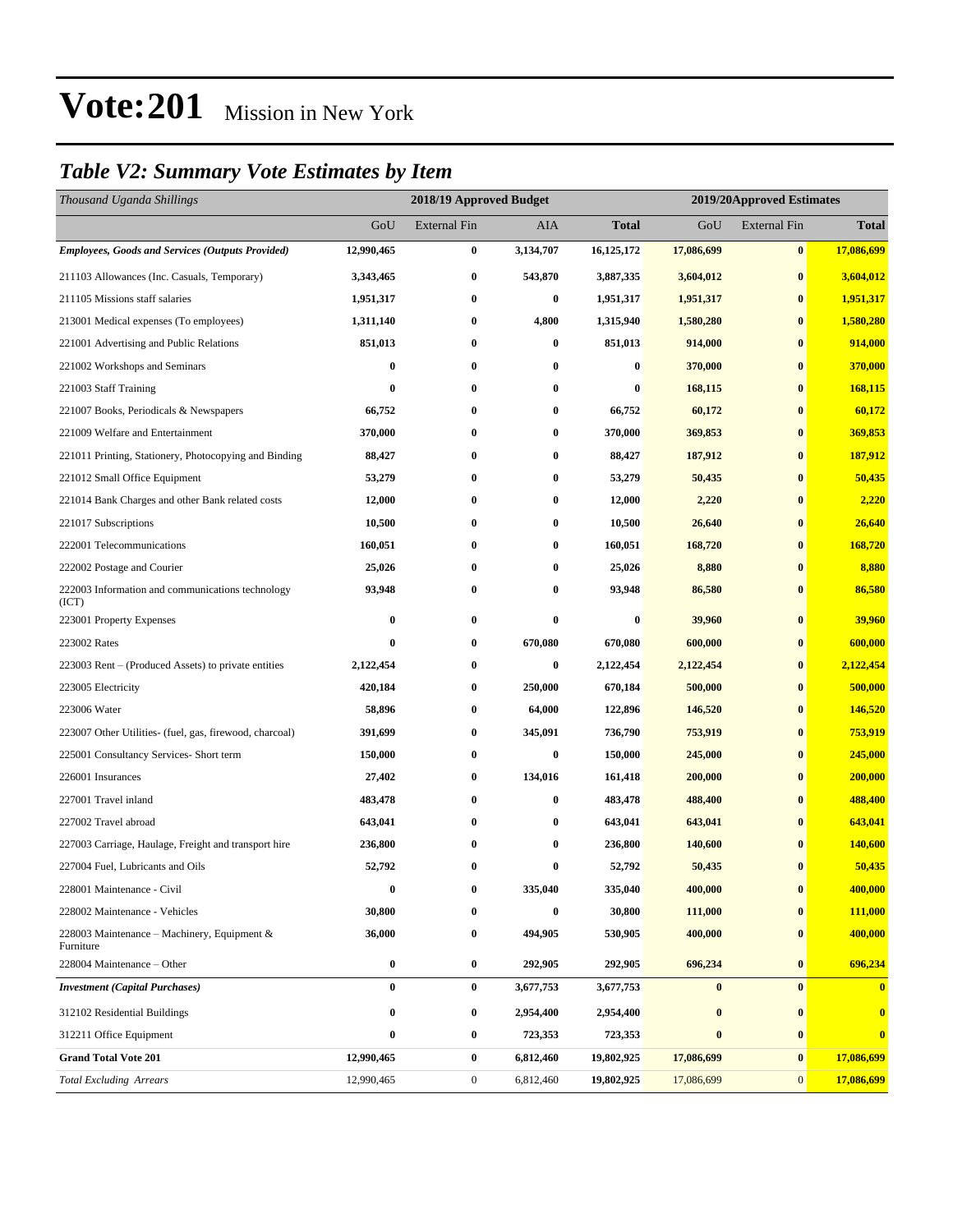### *Table V3: Detailed Estimates by Programme, Sub Programme, Output and Item*

#### *Programme :1652 Overseas Mission Services*

*Recurrent Budget Estimates*

#### **SubProgramme 01 Headquarters New York**

| Thousand Uganda Shillings                               | 2018/19 Approved Budget<br>2019/20 Approved Estimates |                  |                  |              |                  |                |              |
|---------------------------------------------------------|-------------------------------------------------------|------------------|------------------|--------------|------------------|----------------|--------------|
| <b>Outputs Provided</b>                                 | Wage                                                  | Non Wage         | <b>AIA</b>       | <b>Total</b> | Wage             | Non Wage       | <b>Total</b> |
| <b>Output 165201 Cooperation frameworks</b>             |                                                       |                  |                  |              |                  |                |              |
| 211103 Allowances (Inc. Casuals, Temporary)             | $\mathbf{0}$                                          | 1,713,718        | 543,870          | 2,257,588    | $\overline{0}$   | 1,555,000      | 1,555,000    |
| 211105 Missions staff salaries                          | 1,951,317                                             | $\boldsymbol{0}$ | $\mathbf{0}$     | 1,951,317    | 1,951,317        | $\overline{0}$ | 1,951,317    |
| 213001 Medical expenses (To employees)                  | $\boldsymbol{0}$                                      | 932,270          | 4,800            | 937,070      | $\mathbf{0}$     | 950,000        | 950,000      |
| 221001 Advertising and Public Relations                 | $\boldsymbol{0}$                                      | 785,469          | $\boldsymbol{0}$ | 785,469      | $\mathbf{0}$     | 414,000        | 414,000      |
| 221007 Books, Periodicals & Newspapers                  | $\boldsymbol{0}$                                      | 32,000           | $\boldsymbol{0}$ | 32,000       | $\boldsymbol{0}$ | 60,172         | 60,172       |
| 221009 Welfare and Entertainment                        | $\boldsymbol{0}$                                      | 200,000          | $\boldsymbol{0}$ | 200,000      | $\mathbf{0}$     | 200,000        | 200,000      |
| 221011 Printing, Stationery, Photocopying and Binding   | $\boldsymbol{0}$                                      | 62,000           | $\boldsymbol{0}$ | 62,000       | $\mathbf{0}$     | 87,912         | 87,912       |
| 221012 Small Office Equipment                           | $\boldsymbol{0}$                                      | 29,000           | $\boldsymbol{0}$ | 29,000       | $\mathbf{0}$     | $\overline{0}$ | $\bf{0}$     |
| 222001 Telecommunications                               | $\boldsymbol{0}$                                      | 50,000           | $\boldsymbol{0}$ | 50,000       | $\boldsymbol{0}$ | $\overline{0}$ | $\bf{0}$     |
| 222002 Postage and Courier                              | $\boldsymbol{0}$                                      | 20,000           | $\boldsymbol{0}$ | 20,000       | $\mathbf{0}$     | $\overline{0}$ | $\bf{0}$     |
| 222003 Information and communications technology (ICT)  | $\boldsymbol{0}$                                      | 18,421           | $\boldsymbol{0}$ | 18,421       | $\mathbf{0}$     | $\overline{0}$ | $\bf{0}$     |
| 223002 Rates                                            | $\boldsymbol{0}$                                      | $\boldsymbol{0}$ | 670,080          | 670,080      | $\mathbf{0}$     | 200,000        | 200,000      |
| 223003 Rent – (Produced Assets) to private entities     | $\boldsymbol{0}$                                      | 822,067          | $\boldsymbol{0}$ | 822,067      | $\boldsymbol{0}$ | $\overline{0}$ | $\bf{0}$     |
| 223005 Electricity                                      | $\boldsymbol{0}$                                      | 100,000          | 250,000          | 350,000      | $\mathbf{0}$     | 200,000        | 200,000      |
| 223006 Water                                            | $\boldsymbol{0}$                                      | 50,520           | 64,000           | 114,520      | $\boldsymbol{0}$ | $\overline{0}$ | $\bf{0}$     |
| 223007 Other Utilities- (fuel, gas, firewood, charcoal) | $\boldsymbol{0}$                                      | 80,000           | 345,091          | 425,091      | $\boldsymbol{0}$ | 500,000        | 500,000      |
| 226001 Insurances                                       | $\boldsymbol{0}$                                      | $\boldsymbol{0}$ | 134,016          | 134,016      | $\mathbf{0}$     | $\overline{0}$ | $\bf{0}$     |
| 227001 Travel inland                                    | $\boldsymbol{0}$                                      | 240,000          | $\boldsymbol{0}$ | 240,000      | $\mathbf{0}$     | $\overline{0}$ | $\bf{0}$     |
| 227002 Travel abroad                                    | $\boldsymbol{0}$                                      | 369,756          | $\boldsymbol{0}$ | 369,756      | $\boldsymbol{0}$ | $\overline{0}$ | $\bf{0}$     |
| 227003 Carriage, Haulage, Freight and transport hire    | $\boldsymbol{0}$                                      | 121,800          | $\boldsymbol{0}$ | 121,800      | $\mathbf{0}$     | $\overline{0}$ | $\bf{0}$     |
| 228001 Maintenance - Civil                              | $\mathbf{0}$                                          | $\boldsymbol{0}$ | 335,040          | 335,040      | $\mathbf{0}$     | 400,000        | 400,000      |
| 228003 Maintenance - Machinery, Equipment & Furniture   | $\boldsymbol{0}$                                      | 20,000           | 494,905          | 514,905      | $\mathbf{0}$     | 400,000        | 400,000      |
| 228004 Maintenance – Other                              | $\boldsymbol{0}$                                      | $\boldsymbol{0}$ | 292,905          | 292,905      | $\mathbf{0}$     | 396,234        | 396,234      |
| <b>Total Cost of Output 01</b>                          | 1,951,317                                             | 5,647,021        | 3,134,707        | 10,733,045   | 1,951,317        | 5,363,318      | 7,314,635    |
| Output 165202 Consulars services                        |                                                       |                  |                  |              |                  |                |              |
| 211103 Allowances (Inc. Casuals, Temporary)             | $\boldsymbol{0}$                                      | 252,000          | $\boldsymbol{0}$ | 252,000      | $\mathbf{0}$     | 1,849,012      | 1,849,012    |
| 213001 Medical expenses (To employees)                  | $\mathbf{0}$                                          | 90,000           | $\mathbf{0}$     | 90,000       | $\mathbf{0}$     | 430,280        | 430,280      |
| 221003 Staff Training                                   | $\boldsymbol{0}$                                      | $\boldsymbol{0}$ | $\boldsymbol{0}$ | $\bf{0}$     | $\boldsymbol{0}$ | 168,115        | 168,115      |
| 221009 Welfare and Entertainment                        | $\boldsymbol{0}$                                      | 50,000           | $\boldsymbol{0}$ | 50,000       | $\boldsymbol{0}$ | 169,853        | 169,853      |
| 221011 Printing, Stationery, Photocopying and Binding   | $\boldsymbol{0}$                                      | 20,000           | $\boldsymbol{0}$ | 20,000       | $\mathbf{0}$     | $\mathbf{0}$   | $\bf{0}$     |
| 222001 Telecommunications                               | $\boldsymbol{0}$                                      | 100,000          | $\boldsymbol{0}$ | 100,000      | $\mathbf{0}$     | $\overline{0}$ | $\bf{0}$     |
| 223003 Rent – (Produced Assets) to private entities     | $\boldsymbol{0}$                                      | 1,058,706        | $\boldsymbol{0}$ | 1,058,706    | $\boldsymbol{0}$ | 2,122,454      | 2,122,454    |
| 223007 Other Utilities- (fuel, gas, firewood, charcoal) | $\mathbf{0}$                                          | 191,000          | $\boldsymbol{0}$ | 191,000      | $\boldsymbol{0}$ | $\mathbf{0}$   | $\bf{0}$     |
| 226001 Insurances                                       | $\boldsymbol{0}$                                      | 20,000           | $\boldsymbol{0}$ | 20,000       | $\boldsymbol{0}$ | $\overline{0}$ | $\bf{0}$     |
| 227001 Travel inland                                    | $\overline{0}$                                        | 15,000           | $\boldsymbol{0}$ | 15,000       | $\mathbf{0}$     | 488,400        | 488,400      |
| 227002 Travel abroad                                    | $\boldsymbol{0}$                                      | 145,500          | $\boldsymbol{0}$ | 145,500      | $\mathbf{0}$     | 643,041        | 643,041      |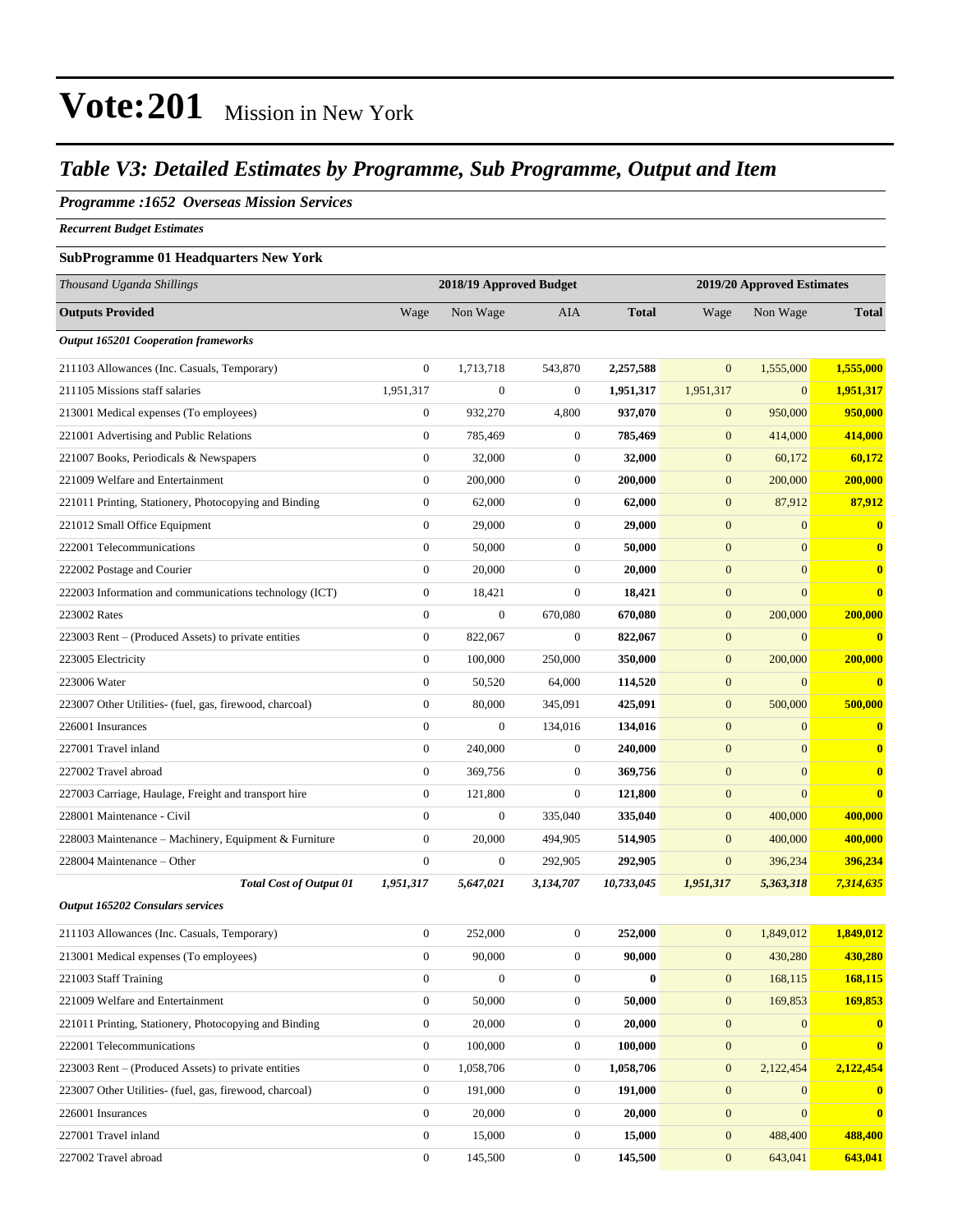| 227003 Carriage, Haulage, Freight and transport hire                 | $\mathbf{0}$     | 75,000           | $\boldsymbol{0}$ | 75,000    | $\overline{0}$<br>$\overline{0}$   | $\bf{0}$                |
|----------------------------------------------------------------------|------------------|------------------|------------------|-----------|------------------------------------|-------------------------|
| 227004 Fuel, Lubricants and Oils                                     | $\mathbf{0}$     | 28,496           | $\boldsymbol{0}$ | 28,496    | $\boldsymbol{0}$<br>$\overline{0}$ | $\bf{0}$                |
| 228002 Maintenance - Vehicles                                        | $\boldsymbol{0}$ | 20,000           | $\boldsymbol{0}$ | 20,000    | $\mathbf{0}$<br>111,000            | 111,000                 |
| 228003 Maintenance - Machinery, Equipment & Furniture                | $\boldsymbol{0}$ | 10,000           | $\mathbf{0}$     | 10.000    | $\boldsymbol{0}$<br>$\overline{0}$ | $\bf{0}$                |
| <b>Total Cost of Output 02</b>                                       | 0                | 2,075,702        | 0                | 2,075,702 | 5,982,155<br>$\boldsymbol{\theta}$ | 5,982,155               |
| <b>Output 165203 Security Council Services</b>                       |                  |                  |                  |           |                                    |                         |
| 211103 Allowances (Inc. Casuals, Temporary)                          | $\boldsymbol{0}$ | 420,000          | $\mathbf{0}$     | 420,000   | $\mathbf{0}$<br>$\overline{0}$     | $\bf{0}$                |
| 213001 Medical expenses (To employees)                               | $\mathbf{0}$     | 88,870           | $\boldsymbol{0}$ | 88,870    | $\mathbf{0}$<br>$\overline{0}$     | $\bf{0}$                |
| 221001 Advertising and Public Relations                              | $\mathbf{0}$     | 6,854            | $\mathbf{0}$     | 6,854     | $\mathbf{0}$<br>400,000            | 400,000                 |
| 221007 Books, Periodicals & Newspapers                               | $\boldsymbol{0}$ | 10,752           | $\boldsymbol{0}$ | 10,752    | $\mathbf{0}$<br>$\overline{0}$     | $\bf{0}$                |
| 221009 Welfare and Entertainment                                     | $\boldsymbol{0}$ | 120,000          | $\boldsymbol{0}$ | 120,000   | $\mathbf{0}$<br>$\overline{0}$     | $\bf{0}$                |
| 221011 Printing, Stationery, Photocopying and Binding                | $\mathbf{0}$     | 6,427            | $\mathbf{0}$     | 6,427     | $\mathbf{0}$<br>$\overline{0}$     | $\bf{0}$                |
| 221012 Small Office Equipment                                        | $\overline{0}$   | 24,279           | $\mathbf{0}$     | 24,279    | $\boldsymbol{0}$<br>50,435         | 50,435                  |
| 222001 Telecommunications                                            | $\mathbf{0}$     | 10,051           | $\mathbf{0}$     | 10,051    | $\mathbf{0}$<br>$\overline{0}$     | $\bf{0}$                |
| 222002 Postage and Courier                                           | $\overline{0}$   | 5,026            | $\boldsymbol{0}$ | 5,026     | $\mathbf{0}$<br>8,880              | 8,880                   |
| 222003 Information and communications technology (ICT)               | $\boldsymbol{0}$ | 27,527           | $\mathbf{0}$     | 27,527    | $\mathbf{0}$<br>86,580             | 86,580                  |
| 223001 Property Expenses                                             | $\mathbf{0}$     | $\overline{0}$   | $\mathbf{0}$     | $\bf{0}$  | $\mathbf{0}$<br>39,960             | 39,960                  |
| 223003 Rent – (Produced Assets) to private entities                  | $\mathbf{0}$     | 114,970          | $\mathbf{0}$     | 114,970   | $\mathbf{0}$<br>$\mathbf{0}$       | $\bf{0}$                |
| 223005 Electricity                                                   | $\mathbf{0}$     | 24,184           | $\mathbf{0}$     | 24,184    | $\boldsymbol{0}$<br>$\overline{0}$ | $\bf{0}$                |
| 223006 Water                                                         | $\overline{0}$   | 8,376            | $\boldsymbol{0}$ | 8,376     | $\mathbf{0}$<br>146,520            | 146,520                 |
| 225001 Consultancy Services- Short term                              | $\boldsymbol{0}$ | 150,000          | $\mathbf{0}$     | 150,000   | 45,000<br>$\mathbf{0}$             | 45,000                  |
| 226001 Insurances                                                    | $\boldsymbol{0}$ | 7,402            | $\mathbf{0}$     | 7,402     | $\mathbf{0}$<br>$\overline{0}$     | $\bf{0}$                |
| 227001 Travel inland                                                 | $\overline{0}$   | 88,478           | $\mathbf{0}$     | 88,478    | $\mathbf{0}$<br>$\mathbf{0}$       | $\bf{0}$                |
| 227002 Travel abroad                                                 | $\overline{0}$   | 127,785          | $\mathbf{0}$     | 127,785   | $\mathbf{0}$<br>$\overline{0}$     | $\overline{\mathbf{0}}$ |
| 227003 Carriage, Haulage, Freight and transport hire                 | $\overline{0}$   | 40,000           | $\boldsymbol{0}$ | 40,000    | $\mathbf{0}$<br>140,600            | 140,600                 |
| 227004 Fuel, Lubricants and Oils                                     | $\boldsymbol{0}$ | 24,296           | $\mathbf{0}$     | 24,296    | $\mathbf{0}$<br>$\overline{0}$     | $\bf{0}$                |
| 228002 Maintenance - Vehicles                                        | $\mathbf{0}$     | 10.800           | $\mathbf{0}$     | 10,800    | $\mathbf{0}$<br>$\overline{0}$     | $\bf{0}$                |
| 228003 Maintenance – Machinery, Equipment & Furniture                | $\boldsymbol{0}$ | 6,000            | $\mathbf{0}$     | 6,000     | $\overline{0}$<br>$\boldsymbol{0}$ | $\bf{0}$                |
| <b>Total Cost of Output 03</b>                                       | 0                | 1,322,077        | 0                | 1,322,077 | $\boldsymbol{\theta}$<br>917,975   | 917,975                 |
| Output 165204 Promotion of trade, tourism, education, and investment |                  |                  |                  |           |                                    |                         |
| 211103 Allowances (Inc. Casuals, Temporary)                          | $\mathbf{0}$     | 957,747          | $\boldsymbol{0}$ | 957,747   | 200,000<br>$\mathbf{0}$            | 200,000                 |
| 213001 Medical expenses (To employees)                               | $\mathbf{0}$     | 200,000          | $\boldsymbol{0}$ | 200,000   | $\boldsymbol{0}$<br>200,000        | 200,000                 |
| 221001 Advertising and Public Relations                              | $\boldsymbol{0}$ | 58,690           | $\boldsymbol{0}$ | 58,690    | $\mathbf{0}$<br>100,000            | 100,000                 |
| 221002 Workshops and Seminars                                        | $\boldsymbol{0}$ | $\boldsymbol{0}$ | $\boldsymbol{0}$ | $\bf{0}$  | $\boldsymbol{0}$<br>370,000        | 370,000                 |
| 221007 Books, Periodicals & Newspapers                               | $\boldsymbol{0}$ | 24,000           | $\mathbf{0}$     | 24,000    | $\boldsymbol{0}$<br>$\overline{0}$ | $\bf{0}$                |
| 221011 Printing, Stationery, Photocopying and Binding                | $\boldsymbol{0}$ | $\boldsymbol{0}$ | $\boldsymbol{0}$ | $\bf{0}$  | $\boldsymbol{0}$<br>100,000        | 100,000                 |
| 221014 Bank Charges and other Bank related costs                     | $\boldsymbol{0}$ | 12,000           | $\boldsymbol{0}$ | 12,000    | $\mathbf{0}$<br>2,220              | 2,220                   |
| 221017 Subscriptions                                                 | $\boldsymbol{0}$ | 10,500           | $\boldsymbol{0}$ | 10,500    | $\mathbf{0}$<br>26,640             | 26,640                  |
| 222001 Telecommunications                                            | $\boldsymbol{0}$ | $\boldsymbol{0}$ | $\boldsymbol{0}$ | $\bf{0}$  | $\boldsymbol{0}$<br>168,720        | 168,720                 |
| 222003 Information and communications technology (ICT)               | $\boldsymbol{0}$ | 48,000           | $\mathbf{0}$     | 48,000    | $\boldsymbol{0}$<br>$\mathbf{0}$   | $\bf{0}$                |
| 223002 Rates                                                         | $\boldsymbol{0}$ | $\boldsymbol{0}$ | $\boldsymbol{0}$ | $\bf{0}$  | $\boldsymbol{0}$<br>400,000        | 400,000                 |
| 223003 Rent – (Produced Assets) to private entities                  | $\boldsymbol{0}$ | 126,712          | $\boldsymbol{0}$ | 126,712   | $\mathbf{0}$<br>$\mathbf{0}$       | $\bf{0}$                |
| 223005 Electricity                                                   | $\boldsymbol{0}$ | 296,000          | $\boldsymbol{0}$ | 296,000   | $\boldsymbol{0}$<br>300,000        | 300,000                 |
| 223007 Other Utilities- (fuel, gas, firewood, charcoal)              | $\mathbf{0}$     | 120,699          | $\boldsymbol{0}$ | 120,699   | 253,919<br>$\boldsymbol{0}$        | 253,919                 |
| 225001 Consultancy Services- Short term                              | $\boldsymbol{0}$ | $\boldsymbol{0}$ | $\boldsymbol{0}$ | $\bf{0}$  | $\boldsymbol{0}$<br>200,000        | 200,000                 |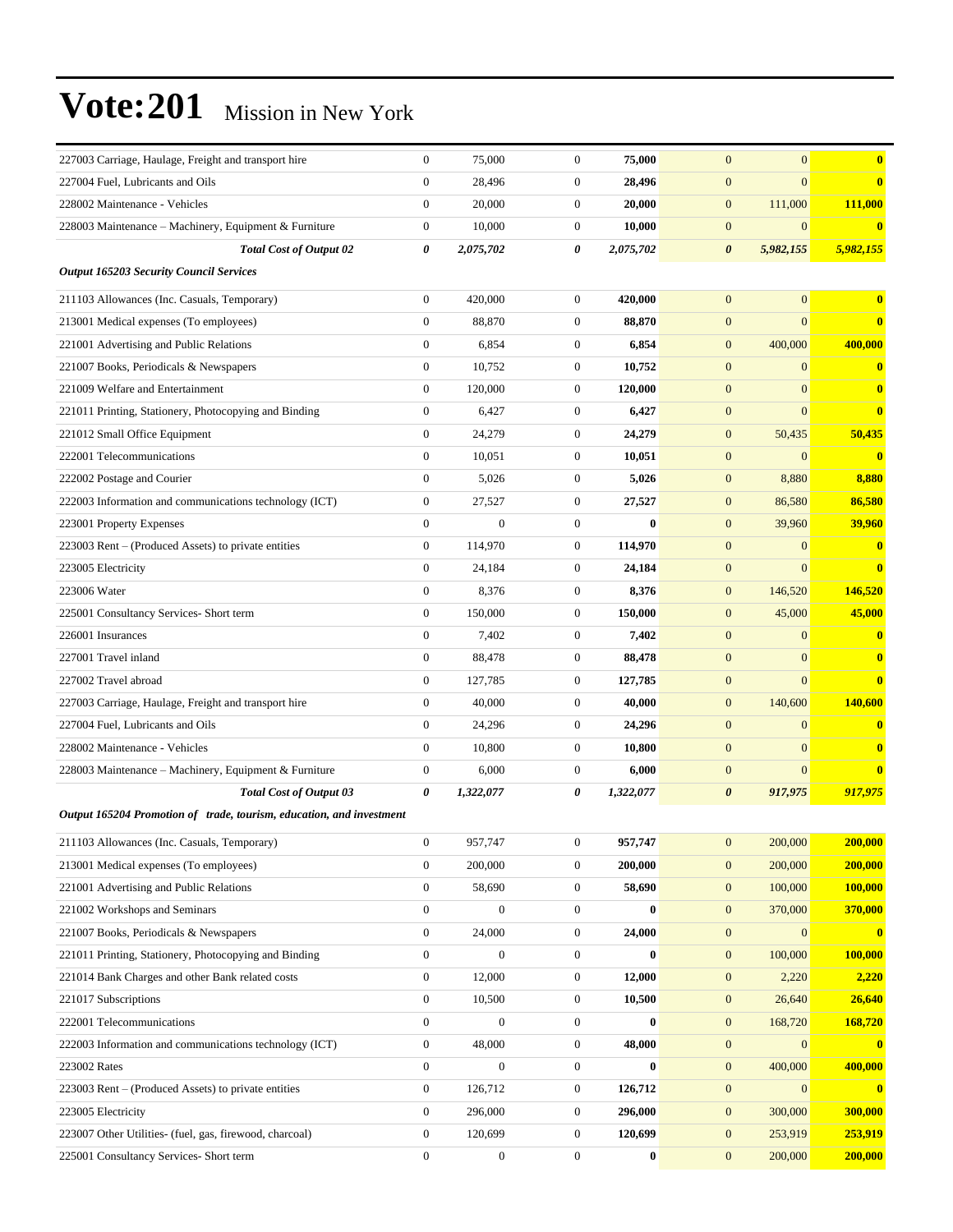| 226001 Insurances                     | $\theta$     | $\mathbf{0}$ | $\overline{0}$ | $\bf{0}$     | $\overline{0}$        | 200,000        | 200,000    |
|---------------------------------------|--------------|--------------|----------------|--------------|-----------------------|----------------|------------|
| 227001 Travel inland                  | $\mathbf{0}$ | 140,000      | $\overline{0}$ | 140,000      | $\overline{0}$        | $\overline{0}$ | $\bf{0}$   |
| 227004 Fuel, Lubricants and Oils      | $\Omega$     | $\mathbf{0}$ | $\overline{0}$ | $\bf{0}$     | $\overline{0}$        | 50,435         | 50,435     |
| $228004$ Maintenance – Other          | $\Omega$     | $\mathbf{0}$ | $\mathbf{0}$   | $\bf{0}$     | $\overline{0}$        | 300,000        | 300,000    |
| <b>Total Cost of Output 04</b>        | 0            | 1,994,348    | 0              | 1,994,348    | $\boldsymbol{\theta}$ | 2,871,933      | 2,871,933  |
| <b>Total Cost Of Outputs Provided</b> | 1,951,317    | 11,039,147   | 3,134,707      | 16,125,172   | 1,951,317             | 15, 135, 381   | 17,086,699 |
| <b>Total Cost for SubProgramme 01</b> | 1,951,317    | 11,039,147   | 3,134,707      | 16, 125, 172 | 1,951,317             | 15, 135, 381   | 17,086,699 |
| <b>Total Excluding Arrears</b>        | 1,951,317    | 11,039,147   | 3,134,707      | 16, 125, 172 | 1,951,317             | 15, 135, 381   | 17,086,699 |
| <b>Development Budget Estimates</b>   |              |              |                |              |                       |                |            |

#### **Project 0398 Strengthening Mission in New York**

| Thousand Uganda Shillings                                            | 2018/19 Approved Budget<br>2019/20 Approved Estimates |                               |            |              |                       |                               |                         |
|----------------------------------------------------------------------|-------------------------------------------------------|-------------------------------|------------|--------------|-----------------------|-------------------------------|-------------------------|
| <b>Capital Purchases</b>                                             |                                                       | <b>GoU Dev't External Fin</b> | <b>AIA</b> | <b>Total</b> |                       | <b>GoU Dev't External Fin</b> | <b>Total</b>            |
| Output 165272 Government Buildings and Administrative Infrastructure |                                                       |                               |            |              |                       |                               |                         |
| 312102 Residential Buildings                                         | $\mathbf{0}$                                          | $\boldsymbol{0}$              | 2,954,400  | 2,954,400    | $\overline{0}$        | $\overline{0}$                | $\overline{\mathbf{0}}$ |
| 312211 Office Equipment                                              | $\mathbf{0}$                                          | $\boldsymbol{0}$              | 723,353    | 723,353      | $\boldsymbol{0}$      | $\overline{0}$                | $\mathbf{0}$            |
| Total Cost Of Output 165272                                          | 0                                                     | 0                             | 3,677,753  | 3,677,753    | $\boldsymbol{\theta}$ | $\boldsymbol{\theta}$         | $\theta$                |
| <b>Total Cost for Capital Purchases</b>                              | 0                                                     | $\boldsymbol{0}$              | 3,677,753  | 3,677,753    | $\boldsymbol{0}$      | $\overline{0}$                | $\bf{0}$                |
| <b>Total Cost for Project: 0398</b>                                  | $\mathbf{0}$                                          | $\boldsymbol{0}$              | 3,677,753  | 3,677,753    | $\boldsymbol{0}$      | $\Omega$                      | $\bf{0}$                |
| <b>Total Excluding Arrears</b>                                       | $\boldsymbol{0}$                                      | $\boldsymbol{0}$              | 3,677,753  | 3,677,753    | $\boldsymbol{0}$      | $\overline{0}$                | $\mathbf{0}$            |
|                                                                      | GoU                                                   | <b>External Fin</b>           | <b>AIA</b> | <b>Total</b> | GoU                   | <b>External Fin</b>           | <b>Total</b>            |
| <b>Total Cost for Programme 52</b>                                   | 12,990,465                                            | $\bf{0}$                      | 6,812,460  | 19,802,925   | 17,086,699            | $\bf{0}$                      | 17,086,699              |
| <b>Total Excluding Arrears</b>                                       | 12,990,465                                            | $\boldsymbol{0}$              | 6,812,460  | 19,802,925   | 17,086,699            | $\overline{0}$                | 17,086,699              |
|                                                                      | GoU                                                   | <b>External Fin</b>           | <b>AIA</b> | <b>Total</b> | GoU                   | <b>External Fin.</b>          | <b>Total</b>            |
| <b>Grand Total for Vote 201</b>                                      | 12,990,465                                            | 0                             | 6,812,460  | 19,802,925   | 17,086,699            | $\bf{0}$                      | 17,086,699              |
| <b>Total Excluding Arrears</b>                                       | 12,990,465                                            | $\boldsymbol{0}$              | 6,812,460  | 19,802,925   | 17,086,699            | $\mathbf{0}$                  | 17,086,699              |